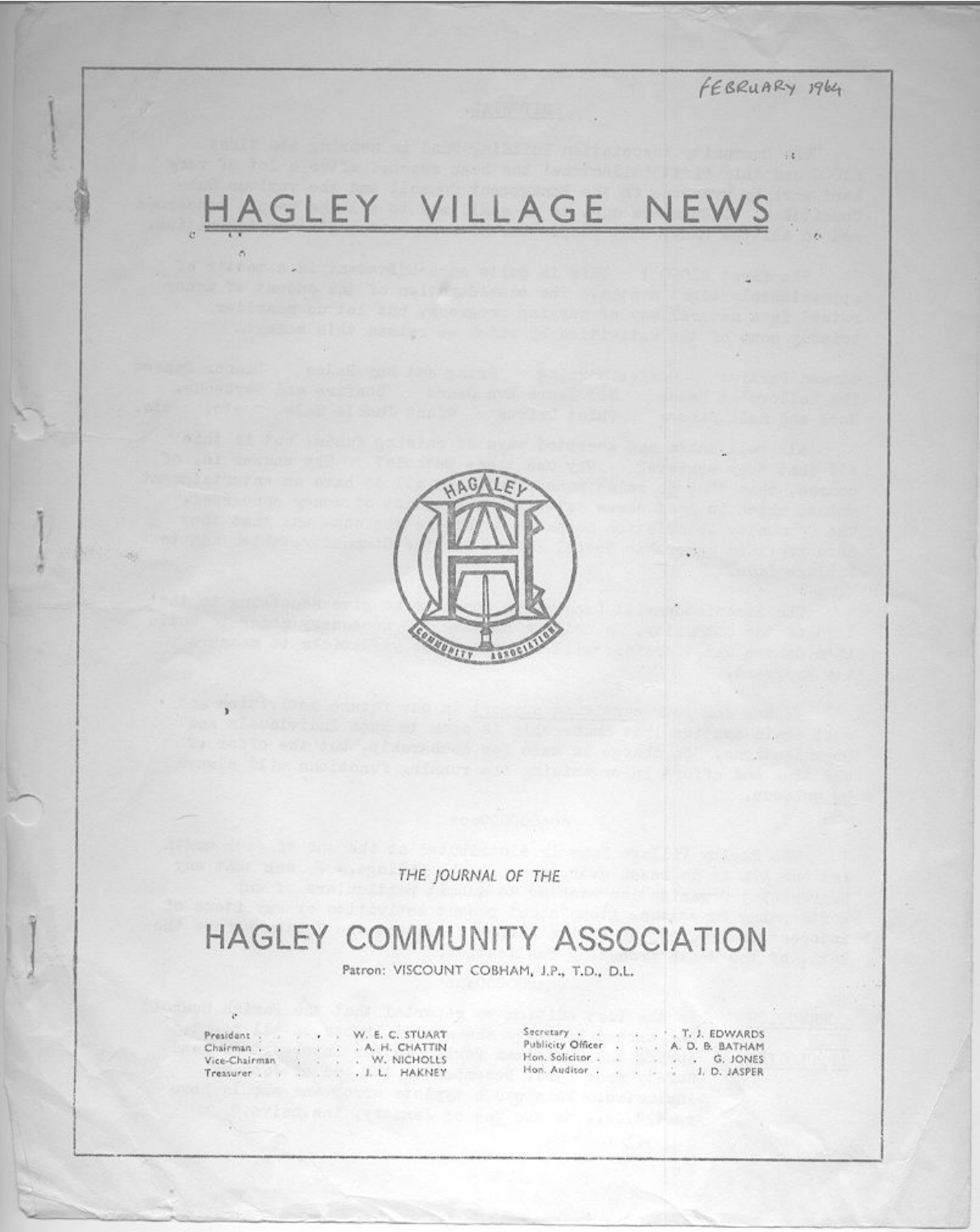#### EDITORIAL.

The Community Association Building Fund is nearing its first £1000 and this first 'milestone' has been reached after a lot of very hard work by everyone on the Management Council and the various Sub-Committees. Thanks are due, in no small way to all the people concerned and to all the many, many people who have supported all our Activities.

The first £1000 ! This is quite an achibvement in a matter of approximately eight months. The consideration of the amount of money raised is a natural way of marking progress, but let us consider briefly some of the activities by which we raised this money :-

Bring and Buy Sales Dinner Dances Coffee Morning Garden Parties Bonfire and Barbeoue. New Years Eve Dance The Hallowe'en Dance Whist Drives Giant Jumble Sale etc.  $eta.$ Rock and Roll Dances

all well known and accepted ways of raising funds, but is this all that they achieve? Why use these methods? The answer is, of course, that they do raise money, but they all do have an entertainment value, which in most cases outweighs the amount of money concerned. The Community Association hopes that this is the case and that they have previded memorable Social Events for the Community, which add to Village Life.

u

The Associationwill (and must) continue to give something to the life of the Community, as well as raising the necessary money to build it's Centre and therefore will use these two yardsticks to measure its progress.

We ask for your continued support in our future Activities and must again mention that Membership is open to both Individuals and Organisations. No charge is made for Membership, but the offer of any time and effort in organising the running functions will always be welcome.

#### 00000000000

The Hagley Village News is distributed at the end of each month and our aim is to reach every home in the Village. We ask that any Represented Organisation wishing to submit particulars of any forthcoming functions, items about recent activities or any items of interest to the Village or its Members, contact the Editor before the 15th. of the Month preceding Publication.

#### 00000000000

CORRECTION WITH APPOLOGIES.

In the last edition we reported that the Parish Council had agreed to leave the street lights on all night, during the Christmas Period in the interests of Road Safety from 23rd. December to the end of January, inclusive. This was a typists error and should have read "..... to the 2nd of January, inclusive."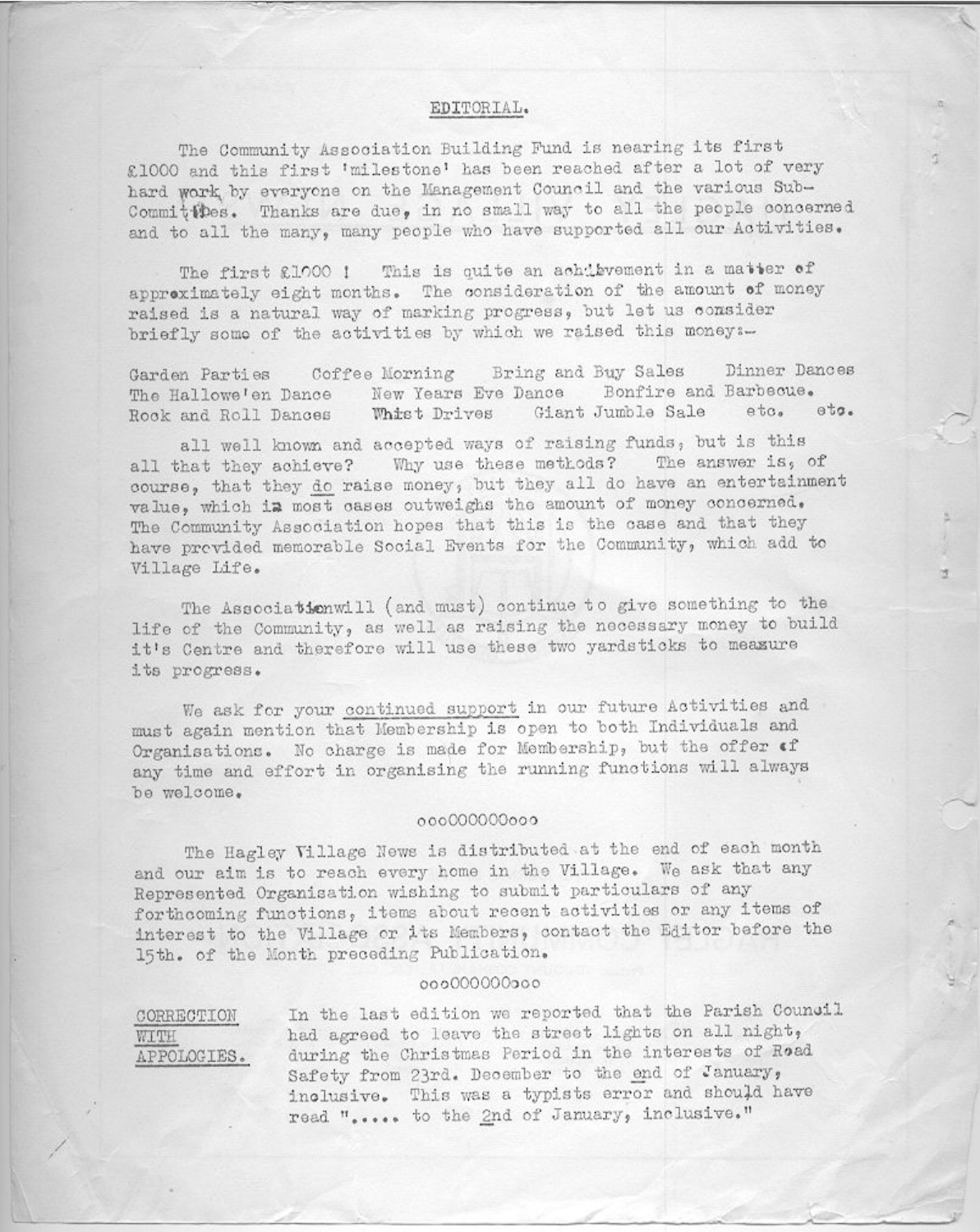#### HAGLEY COMMUNITY ASSOCIATION - AFFILIATED TO THE NATIONAL FEDERATION OF COMMUNITY ASSOCIATIONS.

#### ORGANISATIONS REPRESENTED.

| Anglican Young Peoples Association.                  | British Legion.                   |
|------------------------------------------------------|-----------------------------------|
| Catholic Women's League.                             | Hagley Coffee Club.               |
| Hagley Conservative Association.                     | Conservatives, Ladies Section.    |
| Hagley Hockey Club.                                  | Hagley Infant Welfare Clinic.     |
| Hagley Let's Do a Play Club,                         | Hagley & District Light Car Club. |
| Hagley Liberal Association.                          | Hagley Parish Council.            |
| Hagley Parcohial Church Council.                     | Hagley Roman Catholic School.     |
| Hagley Rambler Scouts.                               | Hagley Women's Institute.         |
| West Hagley Youth Association.<br>Young Wives Group. |                                   |
| Worcestershire County Council.                       | West Hagley Cricket Club.         |
| United Nations Association (Leal Branch).            |                                   |
| West Hagley Football (Lub.                           |                                   |

NUMBER 9.

FEBRUARY 1964.

#### THE NEW YEAR'S EVE DANCE.

#### OID FATHER TIME BOOED OUT - NEW YEAR FAIRY WELCOMED.

The year 1963 was seen out in festive mood by 250 people at the very successful New Years Eve dance held at the Hagley R.C.School by the Hagley Community Association in aid of the Building Fund.

The Hedley Ward Dominoes provided an excellent and seasonal programe of music. Refreshments were provided under the direction of Mrs. Cole and Mr. Goode ably supported by a team of helpers.

The Tombola arranged by Mrs. Wharton and Mrs. Maltby raised £50. The hall had been magnificently decor tod for the occasion by Mr. & Mrs. Bill Hughes.

As the clock struck midnight, Father Time (BILL HUGHES) appeared on the scene and was given a suitable send off just in time for the New Year to be ushered in by a petite fairy by the a me of Deborah Turnor.

The M.C. and Organiser of this very successful function was Mr. E.H.Goe, who wishes to express his thanks on behalf of the Social Committee and the Community Association to Mr.DURKIN, the School Headmaster, for his co-operation and to the many friends who donated gifts for the Tombola and the Refreshmonts Stall.

The Community Association intends to holdsimilar dances and the Social Committee. under the Che rmanship of Mr. Nicholl, is already looking into future arrangements.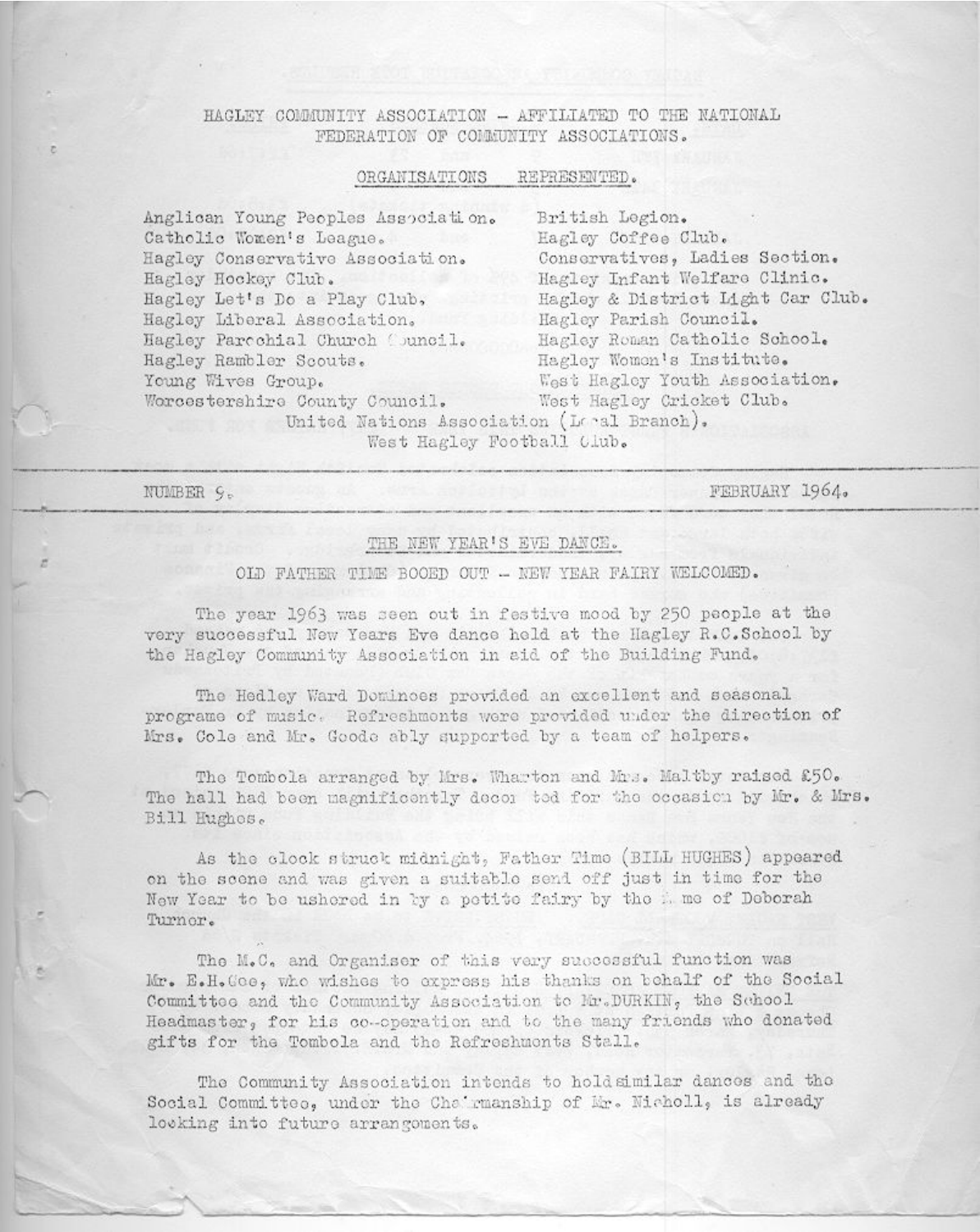### HAGLEY COMMUNITY ASSOCIATION TOTE RESULTS.

| DATE.              | WINNING NUMBERS              | PRIZE.   |
|--------------------|------------------------------|----------|
| <b>JANUARY 7TH</b> | and 23                       | £2:7:6d  |
| JANUARY 14TH       | and 9<br>(4 winning tickets) | £3:8:0d  |
| JANUARY 21ST       | and<br>$\mathcal{I}$         | £3:12:0d |

The prize consists of 49% of collection. The remainder (less a small sumfor printing, etc.) goes into the Building Fund.

#### 00000000000

#### TWELFTH NIGHT DINNER DANCE.

#### ASSOCIATION'S FIRST FUNCTION THIS YEAR - £177 RAISED FOR FUND.

Hagley Community Association celebrated Twelfth Night with a most successful Dinner Dance at the Lyttelton Arms. As guests entered the Hotel they were faced with an excellent and attractive display of gifts both large and small, contributed by many local Firms, and private individuals from Hagley, Kidderminster and Stourbridge. Credit must be given to Mrs.A.Hipkins and Mrs.M.Turner (Chairman of the Finance Committee) who worked hard in collecting and arranging the prizes.

The Tombola was run by Mrs. Chattin and Mrs. Hakney and raised £137:8:0d. This included the auction by Mr. Bill Day of the Wucher for a years membership of the Clean Car Club (Donated by Pritchards Garage) which had been won by Mr. Frank Coe and other auctions of prizewinning tickets collected with great determination by Mr.Farley-Remmington.

The total proceeds prom this very pleasant function were £177, which will go to the Building Fund. Together with over £100 raised at the New Years Eve Dance this will bring the Building Fund within an ace of £1000, which has been raised by the Association since its formation eight months ago.

#### 00000000000

WHIST DRIVE to be held in the Church WEST HAGLEY FOOTBALL CLUB. Hall on TUESDAY 4th. FEBRUARY, 1964. From 8.00pm. Tickets 2/6d Refreshments included.

THE UNITED NATIONS ASSOCIATION will be holding another of its popular Cheese & Wine Parties at 8 p.m. in the Hugley Secondary School on Thursday, March 5th. Ticketz (price 5/-d) may be obtained from Miss Bate, 73, Worcester Road, West Hagley and Mrs.E.G.P.Harrison, 34, Hall Lane, Hagley, or any member of the Committee.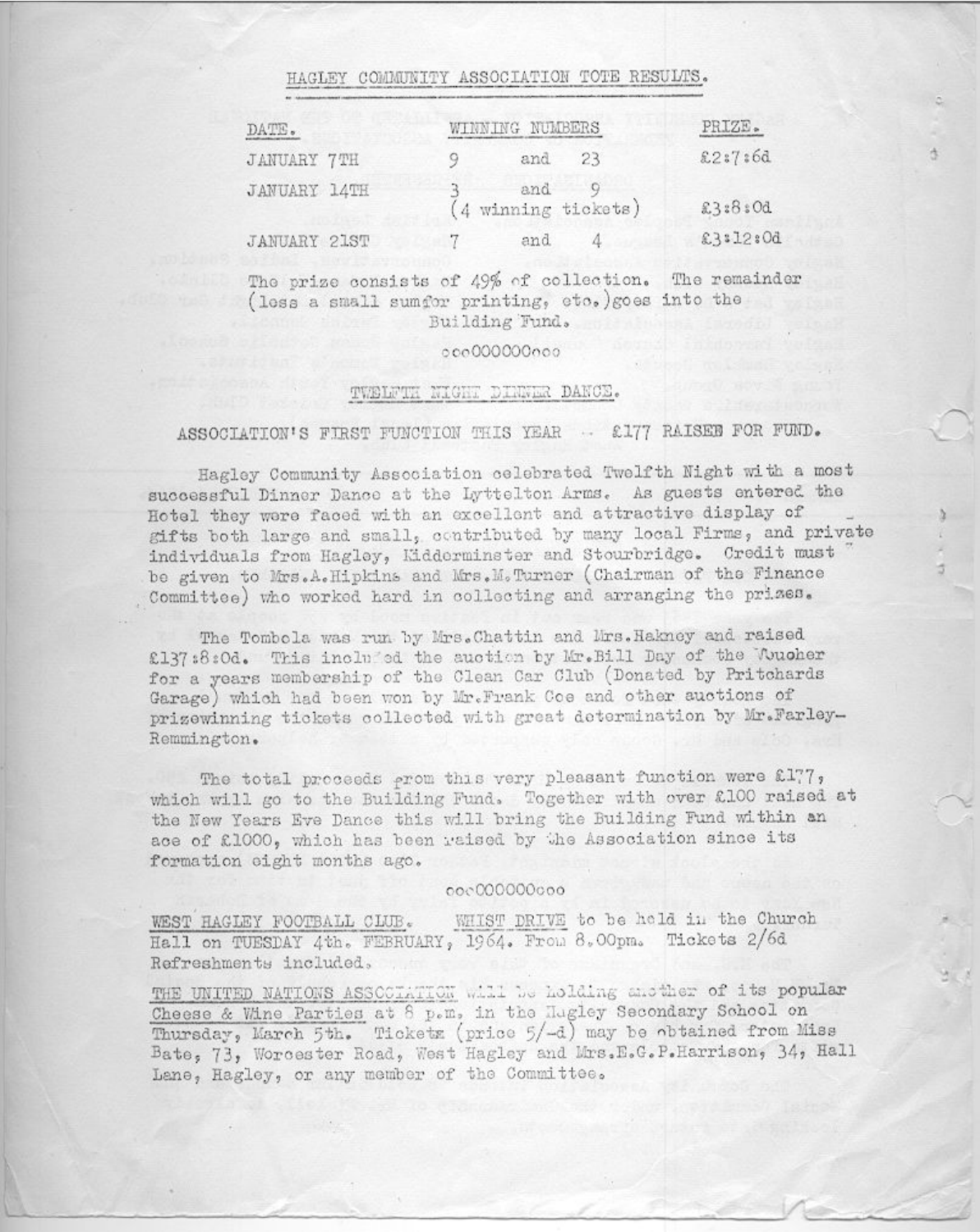YOUNG WIVES GROUP.

Seventy to eighty Young Wives attended the New Year Party held in the Church Hall on Tuesday 14th. January. The programme commenced with a beetle drive. Ist., 2nd. and 3rd. prizes were won by Mesdames Clift. Gingell and Arnold, respectively. A handsome salami sausage was presented as 'booby' prize.

After excellent refreshments had boen served a half hours programme of entertainment was given by the Drama Group and the Music Group. The Drama Group gave some vory lively sketches, produced by Joyce BEKENN. The Music Group gave a selection of Carols under the Direction of Mrs. Barbara ADAMS. The M.C. was Mr. Arthur JEWESS.

It is hoped that the visit by Lord COBHAM will be arranged as an Evening Meeting in the Church Hall on Tuesday February lith., when he will talk about the History of Hagley Hall and the Church.

#### 00000000000

#### HAGLEY PARISH COUNCIL.

#### SPECIAL NOTICE.

The Council are calling a PUBLIC MEETING to be held at the Primary School, Park Road, West Hagley on Wednesday the 19th February 1964 at 8.00p.m. to receive a Report from a Representative of the Bromsgrove Rural DistrictCouncil on the SewageDisposal Plant. Notice of the meeting will appear in the 'County Express' and notices will be posted throughout the Village.

00000000000

#### LET'S DO A PLAY CLUB.

FIFTY-THIRD PRODUCTION - 'THE HEIRESS' - TICKETS ON SALE.

Thanks to your support of our December production we were able to send a donation of £10:10:0d to OXFAM.

The Play. 'FISH OUT OF WATER' proved to be a popular choice. In several of our more emotional dramas we have noticed in the audience, handkerchiefs being surreptitiously applied to eyes, moist with tears, but I cannot remember ever before that handkerchiefs have been so much in evidence at a comedy, wiping tears from so much laughter. Anyway it would appear that those who ignored the blandishments of T.V. and came along, thoroughly enjoyed themselves.

Once again we had almost capacity houses so we have decided to put on our next play for four nights. Proceeds from the Wednesday evening will be donated to the Community Association Building Fund. So now we have more seats available we do hope that more of you will come along to see what your local Dramatic Society are doing.

In the Church Hall on February 19th, 20th, 21st and 22nd we shall be presenting our Fifty-third Production.

"The HEIRESS" by Ruth and Augustus Goety adapted from the Novel 'Washington Square' by Henry James. Tickets (3/-d.) will be on sale in the shops within the next few days.

Please try to come.

Joe ADAMS.